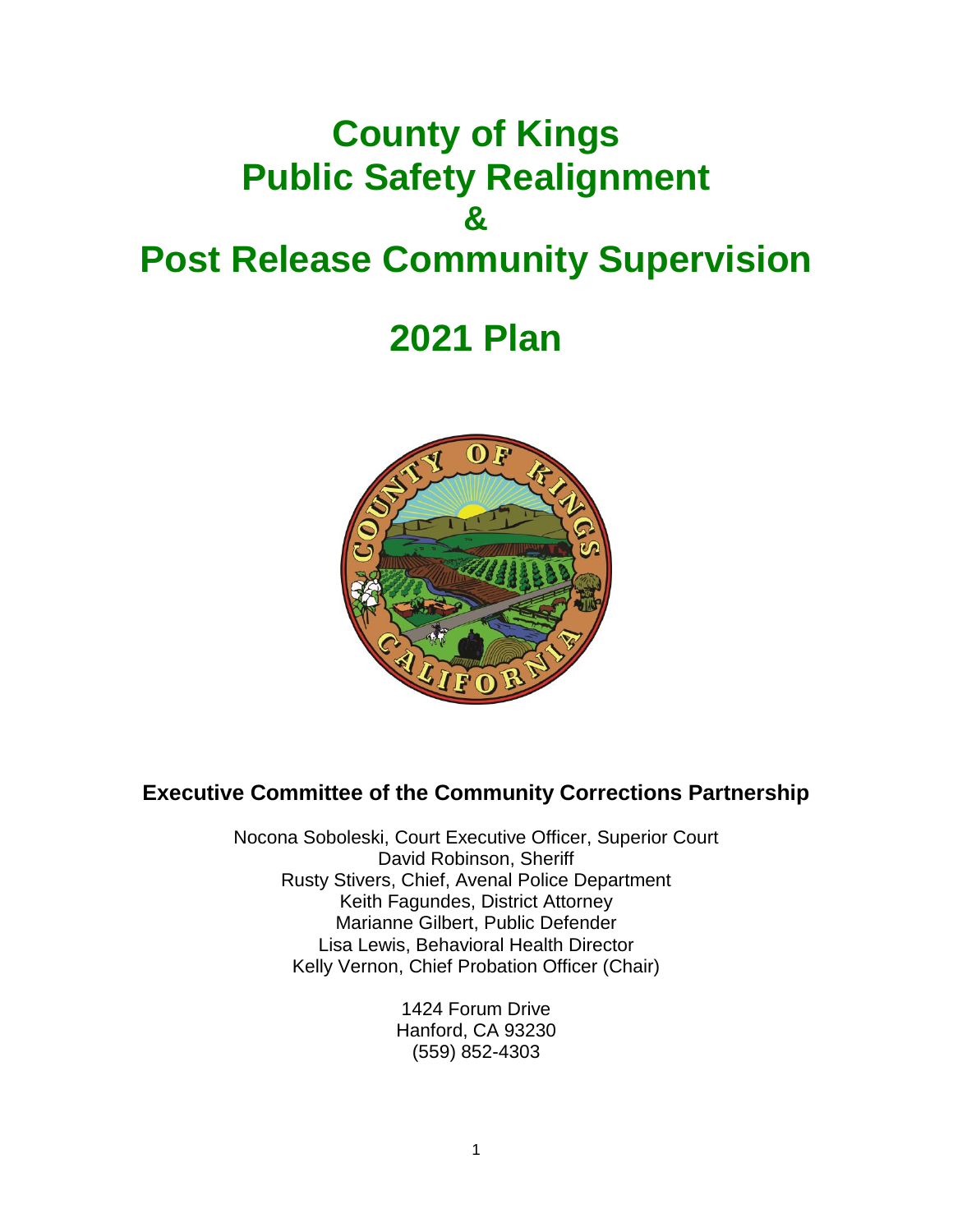# **Table of Contents**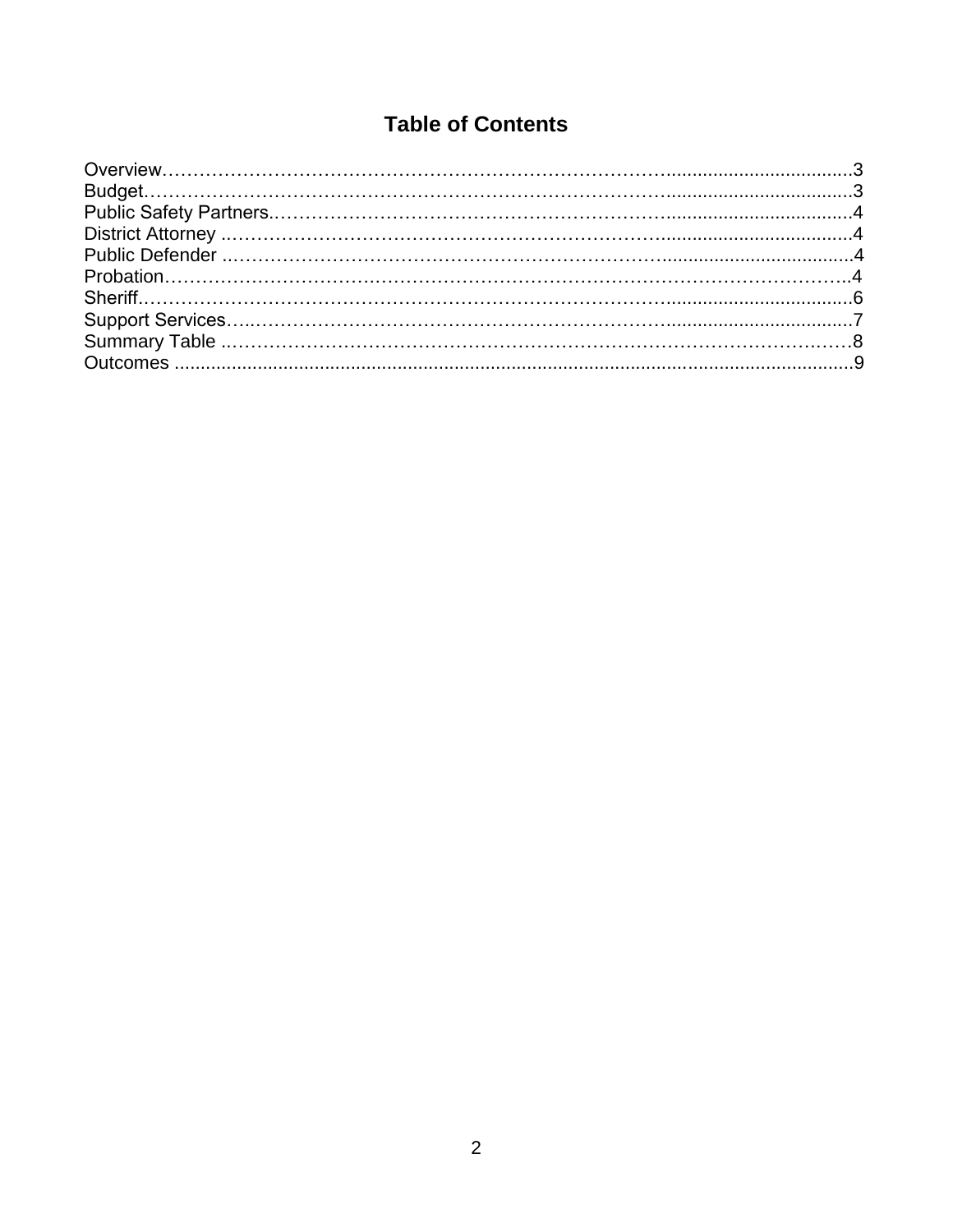# **OVERVIEW OF 2011 PUBLIC SAFETY REALIGNMENT ACT (AB 109)**

In 2011, the California Legislature passed Assembly Bill (AB) 109 known as the Public Safety Realignment Act. This legislation transfers responsibility for supervising specific low-level inmates and parolees from the California Department of Corrections and Rehabilitation (CDCR) to counties. AB 109 took effect October 1, 2011 and realigned three major areas of the criminal justice system. On a prospective basis, the legislation:

- Transferred the location of incarceration for lower-level offenders (specified non-violent, non-serious, non-sex offenders) from state prison to local county jail, and provides for an expanded role for post-release supervision for these offenders; and
- Transferred responsibility for post-release supervision of lower-level offenders (those released from prison after having served a sentence for a non-violent, non-serious, and non-sex offense) from the state to the county level by creating a new category of supervision called Post-Release Community Supervision (PRCS); and
- Transferred the housing responsibility for parole and PRCS revocations to local jail custody. AB 109 also tasked the local Community Corrections Partnership (CCP), who acts as the governing body responsible for developing and submitting public safety realignment implementation recommendations to the Board of Supervisors. The CCP recommends a plan for implementation, which shall be deemed, accepted by the Board of Supervisors unless rejected by a 4/5th vote. The Executive Committee of the CCP for Kings County is composed of the Chief Probation Officer (Chair), Sheriff-Coroner, a Chief of Police (represented by the Avenal Police Chief), District Attorney, Public Defender, Presiding Judge of the Superior Court or designee, and Behavioral Health Director.

# **BUDGET**

The costs associated with the efforts required under AB 109 are funded with a dedicated portion of state sales tax revenue and Vehicle License Fees (VLF). These funding sources are outlined in trailer bills AB 118 and Senate Bill (SB) 89 of 2011. The latter provided revenue to counties for local public safety programs, and the former established the Local Revenue Fund for counties to receive the revenues and appropriate funding for efforts required under 2011 Public Safety Realignment.

In November 2012, California voters approved Governor Brown's Proposition 30, which created a constitutional amendment that protected ongoing funding to the counties for Realignment. The amendment prohibits the Legislature from reducing or removing funding to counties for compliance with AB 109.

The table below outlines the distribution of Public Safety Realignment funds.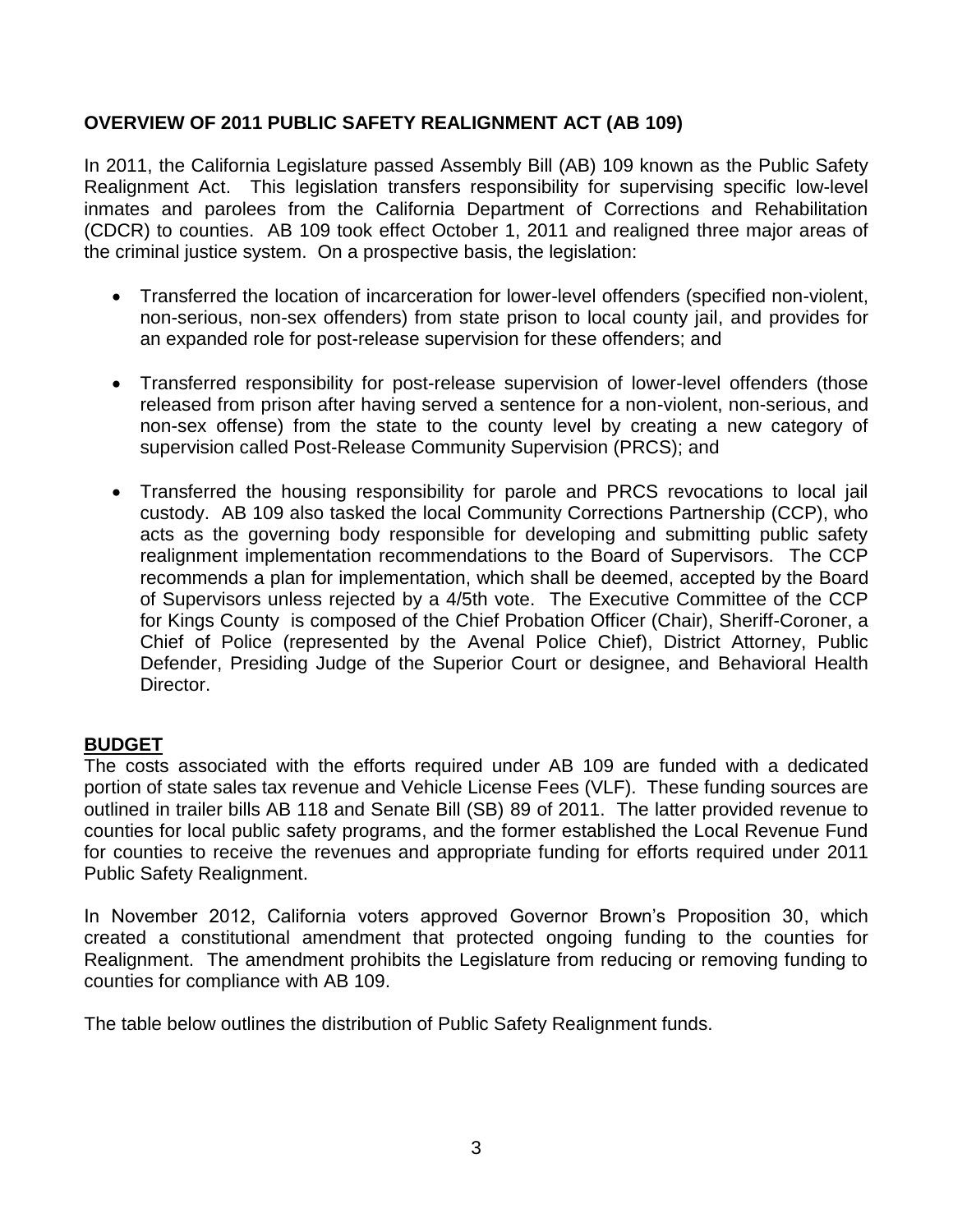| $[1]$<br>2020-2021 AB 109<br><b>PROGRAM FUND</b><br><b>BALANCE</b> | $[2]$<br>2021-2022<br><b>Allocation for</b><br>AB 109<br><b>PROGRAMS</b> | $[3]$<br>2021-2022<br><b>Allocation for AB</b><br>109 DA/PD<br><b>Activities</b><br>(revocation) | $[4]$<br>2021-2022<br><b>Allocation for</b><br><b>CCP Planning</b> | $[5]$<br><b>Allocation for</b><br><b>PRCS</b> | ĮЫ<br>Anticipated<br><b>One-Time State</b><br>Mandated<br>Reimbursement<br><b>Funding</b> |  | $[7]$<br>2020-21 One-<br><b>Time Growth</b><br><b>Funding</b> | [8]<br>2021-2022<br>10% Transfer<br>Out to<br><b>Innovation Sub-</b><br>Account | $[9]$<br>One-Time<br>Realignment<br><b>Backfill</b> | <b>Total 2021-22</b><br>Allocation |  |  |
|--------------------------------------------------------------------|--------------------------------------------------------------------------|--------------------------------------------------------------------------------------------------|--------------------------------------------------------------------|-----------------------------------------------|-------------------------------------------------------------------------------------------|--|---------------------------------------------------------------|---------------------------------------------------------------------------------|-----------------------------------------------------|------------------------------------|--|--|
|--------------------------------------------------------------------|--------------------------------------------------------------------------|--------------------------------------------------------------------------------------------------|--------------------------------------------------------------------|-----------------------------------------------|-------------------------------------------------------------------------------------------|--|---------------------------------------------------------------|---------------------------------------------------------------------------------|-----------------------------------------------------|------------------------------------|--|--|

KINGS \$3,748,774 \$9,994,338 \$300,000 \$100,000 \$0 \$0 \$795,859 (\$79,586) \$0 \$14,859,386

**FY 2021-2022 Adopted Distribution of AB 109 Funds:**

|                                 | FY 11/12    | FY 12/13  | FY 13/14    | FY 14/15                                          | FY 15/16  | FY 16/17  | FY 17/18  | FY 18/19  | FY 19/20  | FY 20/21                                                                                | FY 20/21  | <b>Total FY 21/22</b> | S of Total |
|---------------------------------|-------------|-----------|-------------|---------------------------------------------------|-----------|-----------|-----------|-----------|-----------|-----------------------------------------------------------------------------------------|-----------|-----------------------|------------|
|                                 | Actual      | Actual    | Actual      | Actual                                            | Actual    | Actual    | Actual    | Actual    | Actual    | Actual                                                                                  | Adopted   | Adopted               | Allocated  |
| Administration (111000)         | . .         | 28,979    | 97,547      | 94,981                                            | 94,981    | 94,981    | 47,491    | 47,491    | 47,491    | 47,491                                                                                  | 47,491    | 47,491                | 0.40%      |
| County Counsel (130000)         | 30.024      | 18,230    | 89.676      | 88.164                                            | 88,164    | 88.164    | 44.000    | 44.000    | 44.000    | 44.000                                                                                  | 44.000    | 44.000                | 0.37%      |
| Human Resources (140000)        | 19,375      | 28,143    | 128,201     | 131,799                                           | 131,799   | 131,799   | 65,900    | 65,900    | 65,900    | 65,900                                                                                  | 65,900    | 65,900                | 0.56%      |
| District Attorney (216400)      | . .         |           | 68.088      | 114.027                                           | 263,822   | 237,408   | 95,515    | 186,639   | 330,298   | 346,981                                                                                 | 379,250   | 416.447               | 3.53%      |
| Sheriff - AB 109 (221500)       | 1,155,829   | 2,055,944 | 4,583,208   | 5,858,185                                         | 6,166,102 | 6,444,737 | 6,651,128 | 7,273,946 | 7,747,902 | 8,129,735                                                                               | 8,371,648 | 8,871,505             | 75.19%     |
| Probation (233100)              | 540,013     | 1,237,666 | 1,991,655   | 1,783,259                                         | 1,770,495 | 1,791,889 | 1,595,922 | 1,685,716 | 1,916,437 | 1,988,747                                                                               | 2,328,329 | 2,269,216             | 19.23%     |
| Defense of the Accused (302500) | 78.110      | 37,750    | 30.750      | 27.500                                            | 32.500    | 53.250    | 53.250    | 80.875    | 80,000    | 85,000                                                                                  | 85,000    | 85,000                | 0.72%      |
|                                 | \$1,823,351 | 3,457,456 | 5 7,031,984 | $\vert$ \$ 8,148,579 $\vert$ \$ 8,604,500 $\vert$ |           | -S        |           |           |           | 8,918,008   \$8,600,242   \$9,384,566   \$10,232,028   \$10,707,854   \$11,321,618   \$ |           | 11,799,559            | 100.00%    |
|                                 |             |           |             |                                                   |           |           |           |           |           |                                                                                         |           |                       |            |

Fund Balance Reserved for Ongoing AB 109 Requirements:  $\frac{1}{2}$  \$ 3,059,827

# **PUBLIC SAFETY PARTNERS**

#### **DISTRICT ATTORNEY**

Prison realignment has increased the number of persons placed on probation because of insufficient resources available to support traditional incarceration. An increase in probationers has resulted in more violations of probation hearings, thereby, requiring additional services from District Attorney Staff.

The District Attorney will dedicate prosecution and investigation resources toward review of PRCS violations, court appearances, and proactive follow-up with PRCS participants via communication through defense attorneys representing PRCS participants and ensuring local resources are available and offered through said communication with the participant's attorney. In addition, the District Attorney will maintain an online presence with the goal of reintegrating at-large PRCS offenders with the justice system in an effort to increase engagement and participation with the courts and justice partners. The District Attorney dedicates resources to help locate PRCS probationers, who have warrants for non-appearance and non-participation in supervision. Where PRCS cases involve victims, the Victim Witness Assistance Program advocates will provide support and services to victims, including court support should a case proceed to hearing.

### **DEFENSE OF THE ACCUSED**

Kings County's contracted public defense attorneys may work with the realigned offender population, and provide services to those individuals who qualify for county jail and alternative program placement sentences under AB 109. Under AB 118, the Legislature provided funding for the Public Defender to handle the additional workload.

### **PROBATION DEPARTMENT**

The Probation Department supervises offenders released from the California Department of Corrections and Rehabilitation under Post Release Community Supervision (PRCS). These offenders are comprised of those offenders whose most recent crime is non-serious pursuant to Penal Code (PC) 1192.7(c) and non-violent pursuant to 667.5(c) PC.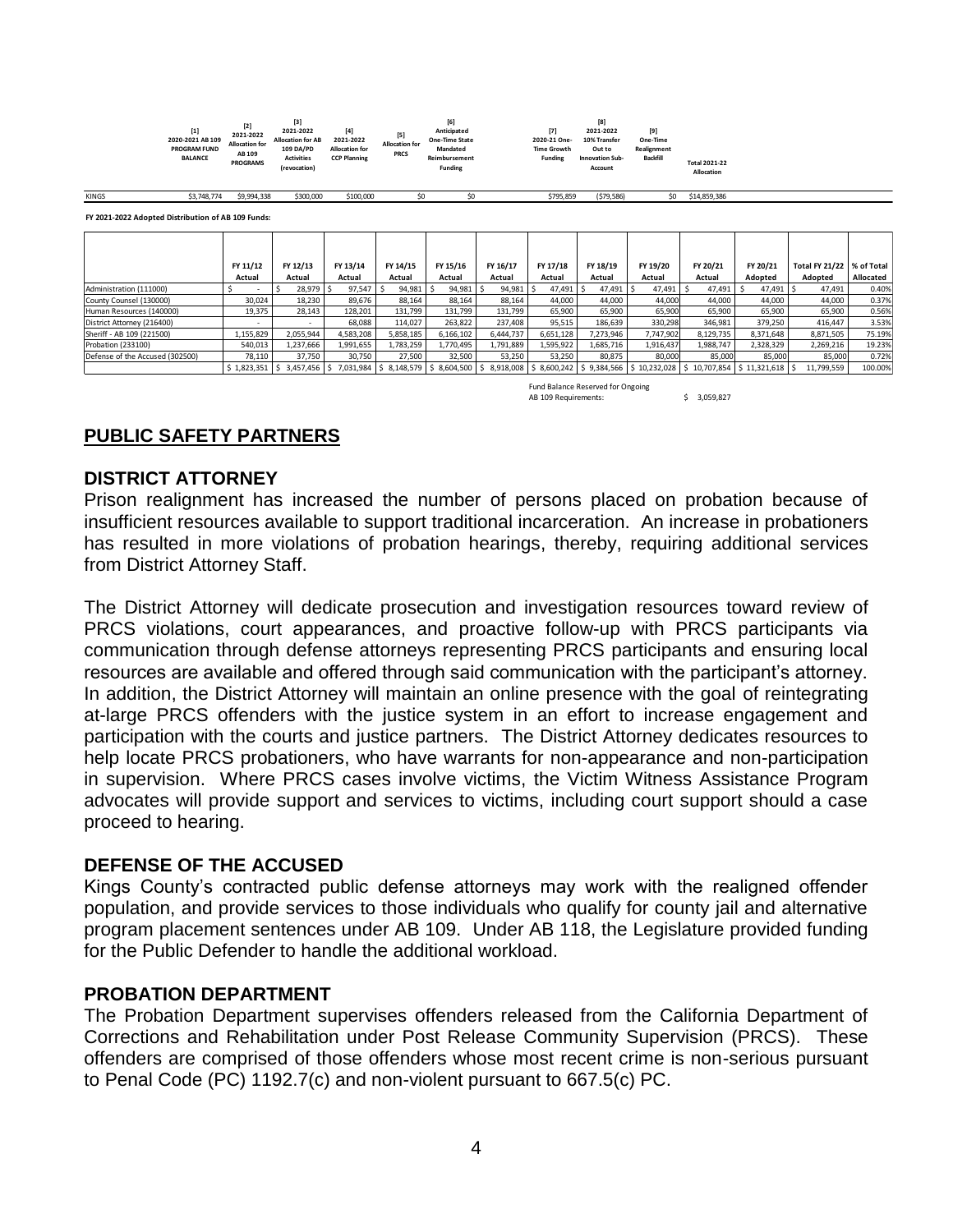As of September 24, 2021, the department supervises **approximately** 300 PRCS Offenders with six (6.0) full time equivalent (FTE) Deputy Probation Officer I/II's. The PRCS Officers are assigned to Hanford, Lemoore, Corcoran, Avenal and the unincorporated areas of Kings County; these officers work closely with the respective police agency in their jurisdiction. Additionally, these officers work frequent night and weekend shifts to maximize supervision efforts

# **GLOBAL POSITIONING SYSTEM (GPS) MONITORING PROGRAM**

To help offset the increasing number of offenders in the Kings County Jail following criminal justice realignment, the Probation Department's Electronic Monitoring Unit implemented a GPS Monitoring Program in November of 2011; this unit operates within the authority granted by Penal Code sections 1203.016 - 1203.018. GPS Monitoring allows the Department to closely monitor the whereabouts and movement of its participants 24 hours a day, 7 days a week with one (1.0) FTE Deputy Probation Officer III, one (1.0) FTE Deputy Probation Officer I/II and two (2.0) FTE Probation Technicians. As of October 20, 2021, the program **supervises** approximately **64**  offenders who would otherwise be detained or sentenced to time in the Kings County Jail. In addition to being subject to 24/7 monitoring, these offenders are afforded the opportunity to maintain employment and attend treatment or other educational programs.

In addition to detained and sentenced inmates, the Probation Department utilizes GPS monitoring only pursuant to 1210.7 PC to maintain a higher level of supervision of highrisk offenders who are under supervision of the Department on PRCS, mandatory supervision, or probation. Further, the Probation Department operates a juvenile GPS house arrest program in collaboration with the Kings Juvenile Center and the Kings County Superior Court's Court Juvenile Division.

The Probation Department signed a Memoranda of Understanding with the County's Job Training Office (JTO) as recommended and approved by the CCP Executive Board. The goal of the collaborative effort is to assist in improving the quality of life in the communities by reducing crimes committed by individuals subject to PRCS by providing valuable resources such as resume building and employment opportunities. The Department saw positive impacts, including increased numbers of clients securing jobs and remaining crime free.

| Job Training Office | \$110,673 |
|---------------------|-----------|
|                     |           |

Total: \$ 110,673

The Probation Department's struggle continues with recruiting Deputy Probation Officer's, Juvenile Correction Officers and Probation Technicians; as well as, retaining those positions. Currently, there are eight (8) vacancies for the position of Juvenile Correction Officer, five (5) vacancies for the position of Deputy Probation Officer, and three (3) vacancies for Probation Technician. In calendar year 2021, there have been fourteen (14) Juvenile Correction Officer's who have resigned (some resigning by email and phone without two-week notice), five (5) Deputy Probation Officer resignations and three (3) Probation Technician resignations. As a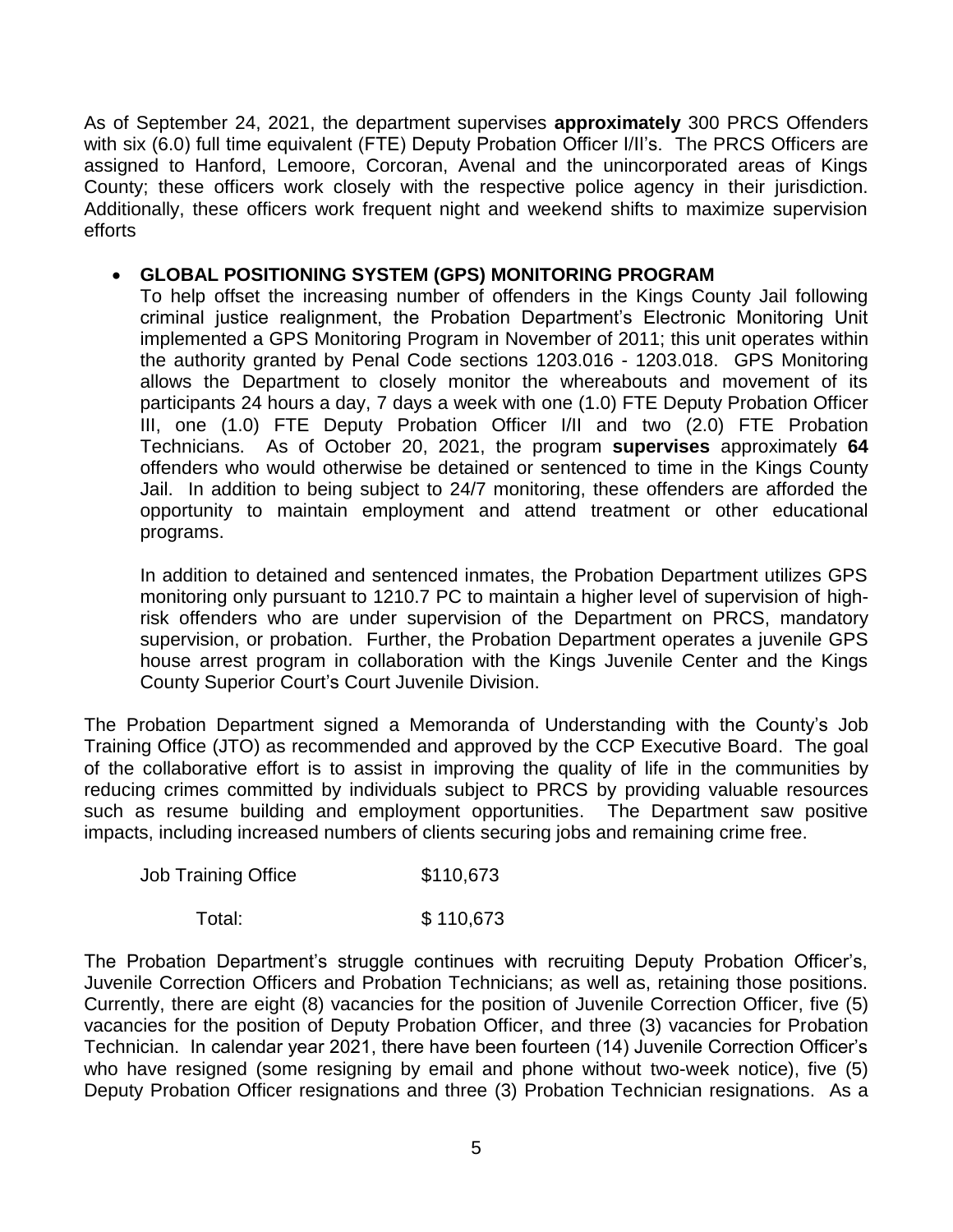result of the dramatic understaffing, the Department has began requesting volunteers or mandating Deputy Probation Officers to work in the Juvenile Center on average of five to six shifts per week. This results in the Deputy Probation Officer's duties, responsibilities not being met, and the workload/caseloads being unsupervised. The Department has struggled with this issue year-after-year, and it does not appear there will be any relief anytime soon.

# **SHERIFF**

The Kings County Sheriff's Office (KCSO) saw an increase in the number of inmates beginning early in 2020, however, population numbers leveled off in 2021 after some relief from the Coronavirus Disease 2019 (COVID-19) virus, and the fact that state prisons began re-opening inmate reception centers. The jail population hovered at approximately 500 inmates and above all year**.** The Sheriff's Office is currently citing the majority of bookings with bail amounts up to \$25,000, and authorizing supervisory staff to use a great deal of discretion to issue citations to appear on low-level offenses and warrant arrests.

COVID-19 protocols have been implemented consistent with California Department of Public Health (CDPH) guidelines to comply with vaccine and testing mandates. This process is ever changing to comply with repeated changes implemented by CDPH. KCSO continues to isolate all new housing intakes to prevent the spread of COVID-19 within the Kings County Jail. Inmates are frequently tested, and have been offered approved COVID-19 vaccinations as additional measures to combat the virus and its spread within the facility.

A Detentions Lieutenant has been assigned to constantly monitor the protocols established by local, state, and federal entities to comply with employee testing and vaccine mandates.

Funding through AB 109 dollars does not cover all costs such as medical costs for inpatient and outpatient medical needs. The original CCP Board gave the majority of the funding to the Sheriff's Office to stop the early release of inmates that had been occurring for many years. Any further reductions in future funding will likely result in the early release of inmates back into the community.

In 2020 and continuing into 2021-2022, the Sheriff's Office has increased its Programs Division staffing from one allocated position to three. These additions have allowed the Sheriff to expand the inmate programs to include:

The jail programs currently supported in whole or in part from AB 109 funds include:

- Koinonia Church's ministry in the jail, teaching "Battle Zone", which is a Bible study program. A chaplain is teaching a variety of Bible classes and helps organize other inmate religions needs. – This program is temporarily suspended due to COVID-19, but is expected to be restarted in 2021-2022 fiscal year.
- GED services, as well as computer skills, life skills and/or Narcotics and Alcoholics Anonymous (NA and AA) meetings. NA and AA programs have been reinstated now that COVID-19 restrictions were alleviated.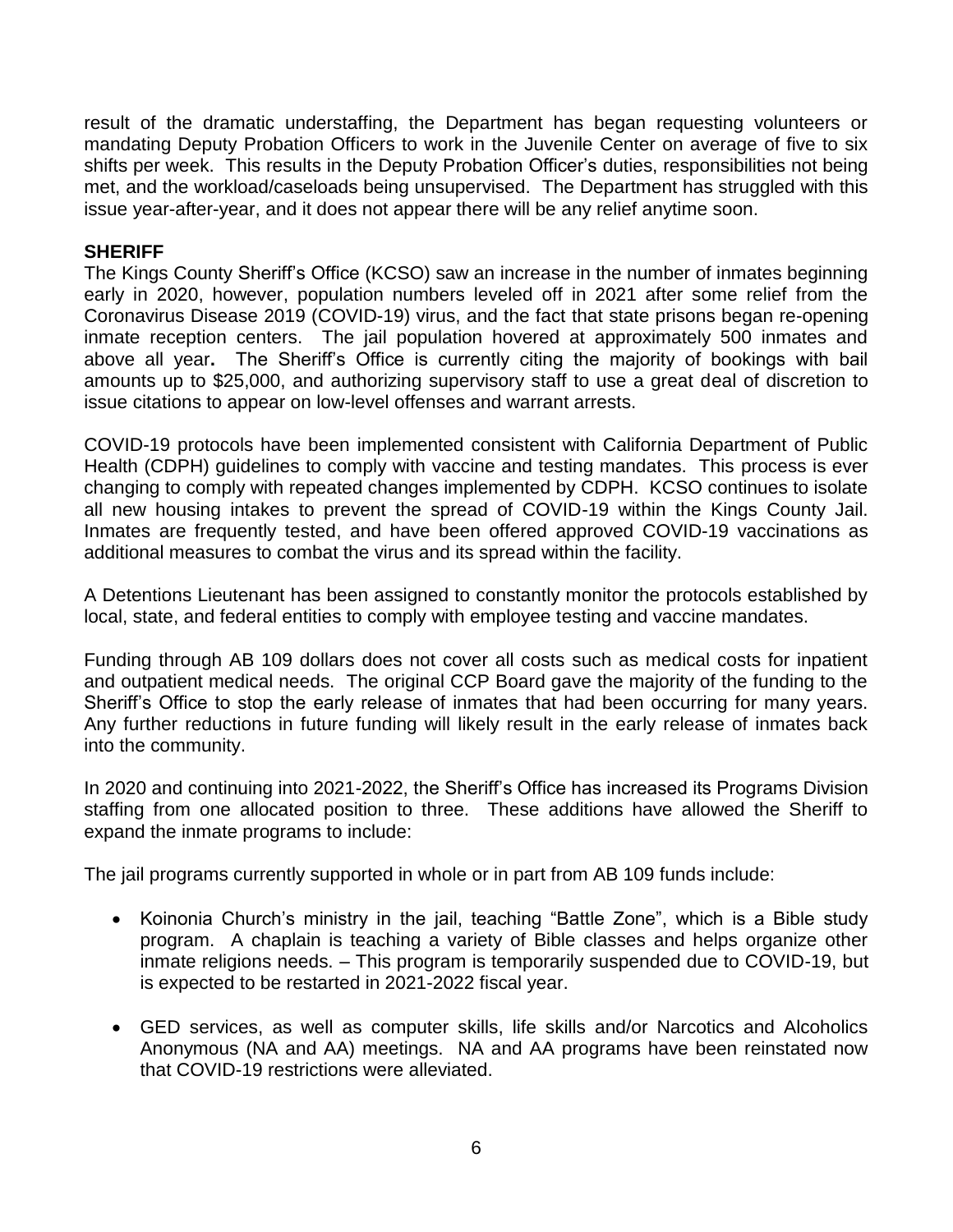- In conjunction with the Job Training Office, the Programs Division of the Kings County Sheriff's Office has implemented resume building classes along with additional job preparation programs, held in the computer-equipped classroom. Hanford Adult School has also resumed their GED preparedness program, and are back in the facility on a regular basis.
- The Programs Division has implemented a gardening class where inmates can grow different crops and develop horticulture skills. Additionally, the pheasant enclosure was completed, and the first series of hatchlings are being raised by inmate workers with the goal of strategically releasing the birds in the wild to help with repopulation.
- All inmates are eligible to assist in a variety of career related areas including the vehicle maintenance shop, Kings County Animal Services, the jail kitchen, and county motor pool. Through these programs, inmates clean parks and community substations utilized by Sheriff's Office personnel.
- Sheriff's Office auto detailing program, which teaches trade skills that can successfully lead to job security upon release.
- The Sheriff's Office has also expanded its inmate calling service contract to include tablets, which can be issued to inmates. These tablets will be loaded with a variety of programs that will be helpful to them. Many of the programs are trade or educational related, but they will also have access to movies, be able to listen to music, communicate with family, etc.

Possibly, because of the pandemic and economic downturn, The Sheriff's Office has once again found itself struggling to recruit and retain detentions staff. Entering the 2021-2022 fiscal year, KCSO has over 15 vacancies in both the "Detentions Deputy" classification as well as the "Detentions Technician" classification. Various recruiting efforts have been utilized to include social media campaigns, etc. Additional "extra-help" background investigators have been hired (mostly CDCR retired annuitants) to process the influx of new applicants. A new contract is pending with the Detentions Deputies Association to include a significant pay increase that will eventually assist with the department's ability to recruit and retain qualified staff.

# **SUPPORT SERVICES**

# **VICTIM WITNESS**

The unit provides services to all victims of violent crime, as well as those offenders sentenced under AB 109. These services include orientation to the criminal justice system, court escort/support, victim of crime application assistance, crisis intervention, and referrals to other agencies. This unit has handled the influx of crime well. In April of 2015, this unit moved from under the management of the Probation Department to the District Attorney's Office.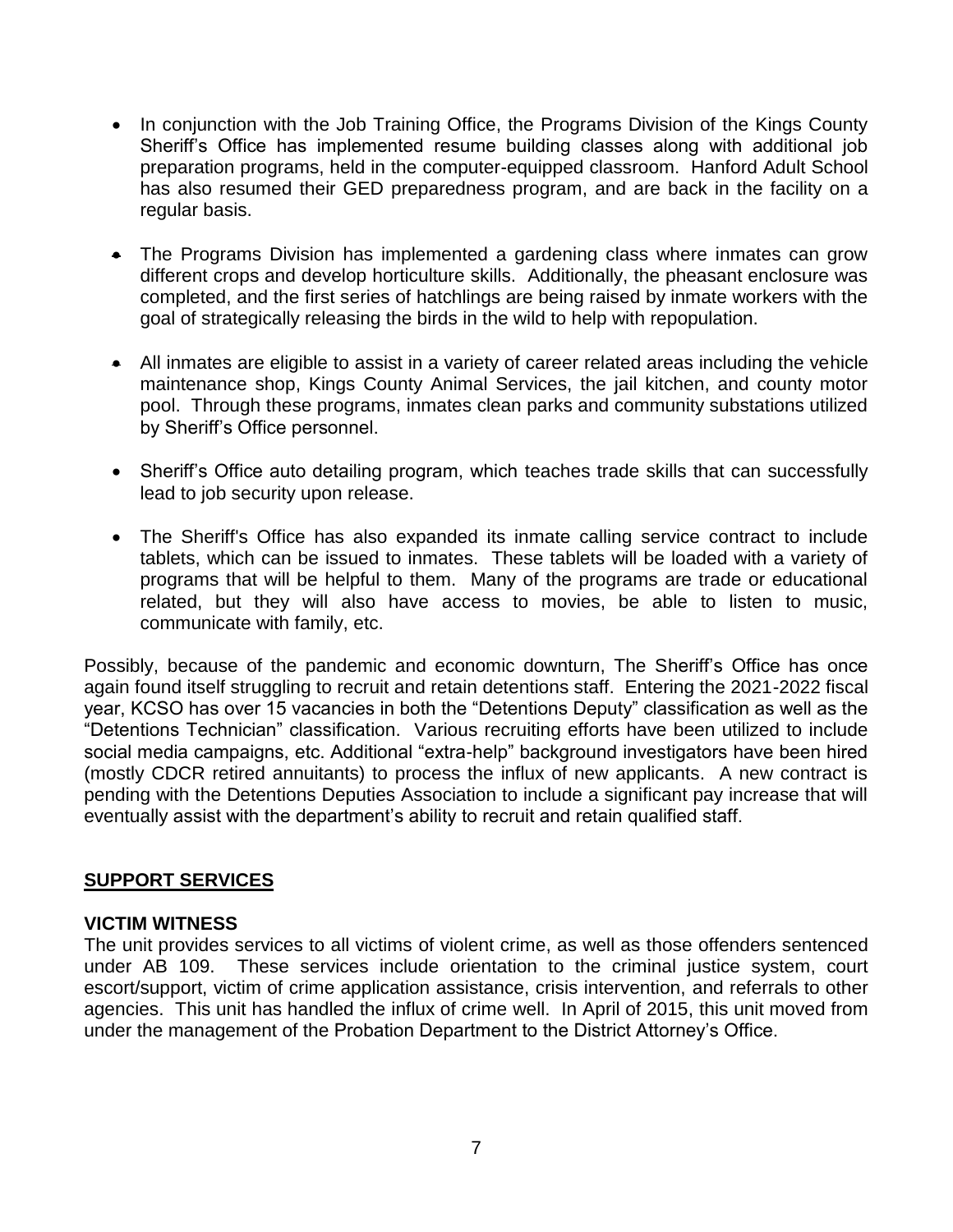# **COUNTY COUNSEL**

The County houses a great number of inmates who, because of past prison sentences, may be more contentious and file a significantly higher number of writs. One Attorney handles the defense of the Sheriff in these cases. This attorney handles all matters associated with AB 109.

### **HUMAN RESOURCES**

Human Resources manages recruitments to attract qualified candidates, facilitates the hiring process, and performs other related personnel tasks to maintain and support staffing of the additional funded positions in County Departments related to Realignment. Human Resources continues to work with the overall AB 109 increases in staffing and related turnover across the County on a number of personnel related issues.

### **ADMINISTRATION**

Administration performs data related analysis, and assists the departments with administrative, financial, and operational tracking functions, as well as construction activities. Administration completes annual realignment questionnaires for the State. Its efforts also include the preparation of this report.

Administration has also managed the financials for the AB 900 Phase II jail expansion and the SB 1022 jail expansion projects. The AB 900 Phase II project has been completed, and administration completed the audit. Administration is continuing to work on the final close-out of the project with the State. The SB 1022 project is completed, and administration completed the audit phase, and in the process of closing it out in the upcoming year.

### **IN SUMMARY**

The table below provides a summary of Realignment Components:

| <b>Population Affected</b>                    | <b>Component of Public Safety Realignment</b>     | <b>Local Plan</b>                                              |
|-----------------------------------------------|---------------------------------------------------|----------------------------------------------------------------|
| <b>Release from State Prison</b>              | State prisoners serving sentences for non-        | The Probation Department is designated as the administrator    |
|                                               | violent, non-serious and non-sex offenses with    | of county post-release community supervision.                  |
|                                               | one of these offenses in their criminal history   |                                                                |
|                                               | will be placed on county post-release             |                                                                |
|                                               | community supervision instead of state parole.    |                                                                |
|                                               | The Court will adjudicate violations of county    |                                                                |
|                                               | post-release community supervision.               |                                                                |
| <b>On State Parole</b>                        | Violations of State Parole will be adjudicated by | The Parole Board hearings occur at the courts.                 |
|                                               | Board of Parole hearings.                         |                                                                |
| <b>Currently Held Pretrial in County Jail</b> | Certain inmates may be released pre-trial on      | The Probation Department and the Sheriff are designated as     |
|                                               | electronic monitoring.                            | administrators of electronic monitoring for pre-trial inmates. |
| <b>Currently Sentenced in County Jail</b>     | Certain sentenced inmates may be placed on        | The Sheriff and Probation designated as administrators of      |
|                                               | home detention.                                   | electronic monitoring for sentenced inmates.                   |
| <b>Measures and Outcomes</b>                  | Establish outcome measures related to local       | The Probation Department, in coordination with                 |
|                                               | incarceration inmates and post-release            | Administration, is designated to develop research design,      |
|                                               | community supervision populations (per            | collect data, and report on outcomes associated with AB109.    |
|                                               | AB109).                                           |                                                                |
| <b>Evidence Based Practices and Treatment</b> | Each of the involved agencies, including those    | <b>Flash Incarceration</b>                                     |
|                                               | participating in the Community Corrections        | Alternative Sanctions                                          |
|                                               | Partnership, will support and/or assist in the    | <b>Vocational Training</b>                                     |
|                                               | implementation of the following activities,       | <b>Educational Training</b>                                    |
|                                               | practices, and efforts.                           | <b>Specialized Courts</b>                                      |
|                                               |                                                   | MH & AOD Services                                              |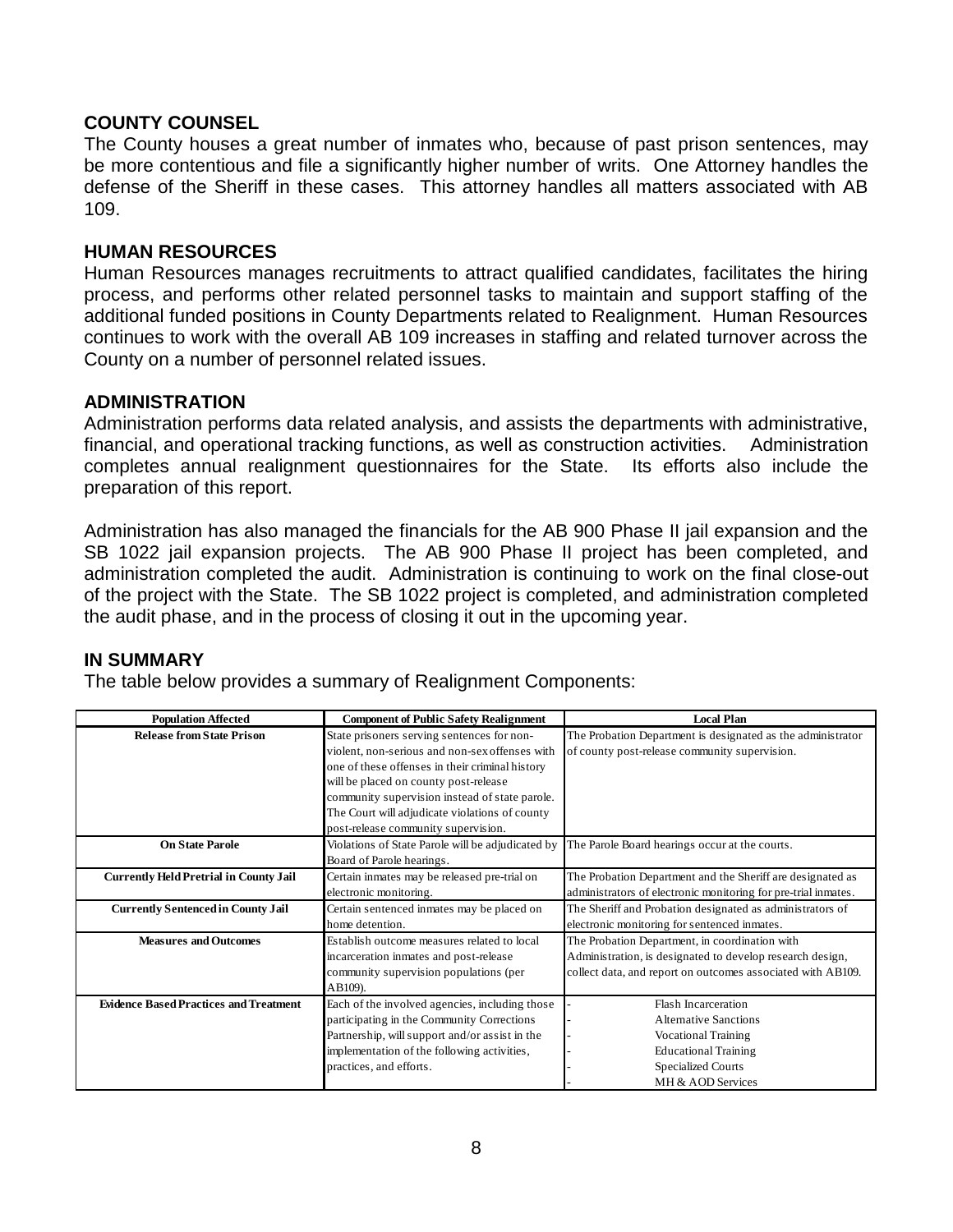# **OUTCOMES**

Every year, the State allocates future Public Safety Realignment growth revenue to counties across the State from a dedicated portion of state sales tax and VLF. Starting in FY 2015/16, these allocations were based on performance measures that included three areas of incentives. Those performance measures and incentive areas included improvements in probation practices (80%), reductions in 2nd Strikers (\$36,575 per reduction), and improvements in State Prison incarceration measures (20%). Due to COVID-19, there was no growth allocation for Kings County for 2019-2020.

# *2nd Striker Reduction*

The first step in calculating growth allocations is to determine which counties sent fewer felons to prison with second-strike designations than in the previous year. Counties get a direct allocation of \$36,575 for each one fewer second striker than the previous year. This allocation is taken off the top, so it is not part of the portions allocated based on incarceration or probation. There is a cap of 10% of the overall growth funding for 2nd striker reduction allocations.

# *Probation – 80%*

**Felony Probation Success – 60%:** Sixty percent of growth funds are allocated by taking a county's annual felony probation population and subtracting the number of those revoked to prison or jail. The number of each county's non-revoked probationers is then calculated as a share of the number statewide and the county receives that share of these funds.

**Felony Probation Improvement – 20%:** Twenty percent of growth funds are allocated to counties that improve their felony probation failure rate from one year to the next. A county's failure rate is determined by dividing its annual felony probation population by the number of probationers revoked to prison or jail. If that rate decreases from one year to the next, then the difference is multiplied by the county's total felony probation population. This gives the number that would have been revoked under the previous year's higher revocation rate. That number is then calculated as a share of the total number among all counties that qualify and the county receives that share of these funds.

### *Incarceration – 20%*

**Incarceration Reduction – 10%:** Ten percent of the growth funds are allocated to counties that send fewer felons to prison on new convictions from one year to the next. The difference is then calculated as a share of the total difference among all counties that qualify and the county receives that share of these funds.

**Low Incarceration Rate – 10%:** Ten percent of the growth funds are allocated to counties that have a lower rate of incarceration per capita than the statewide rate. The rate is calculated by taking a county's number of felon admissions for new convictions and dividing it by the county's overall population. That rate is then compared to the statewide rate to determine how many more people would be imprisoned if the county's rate were not lower than the statewide rate. That number is then calculated as a share of the total number for all counties that qualify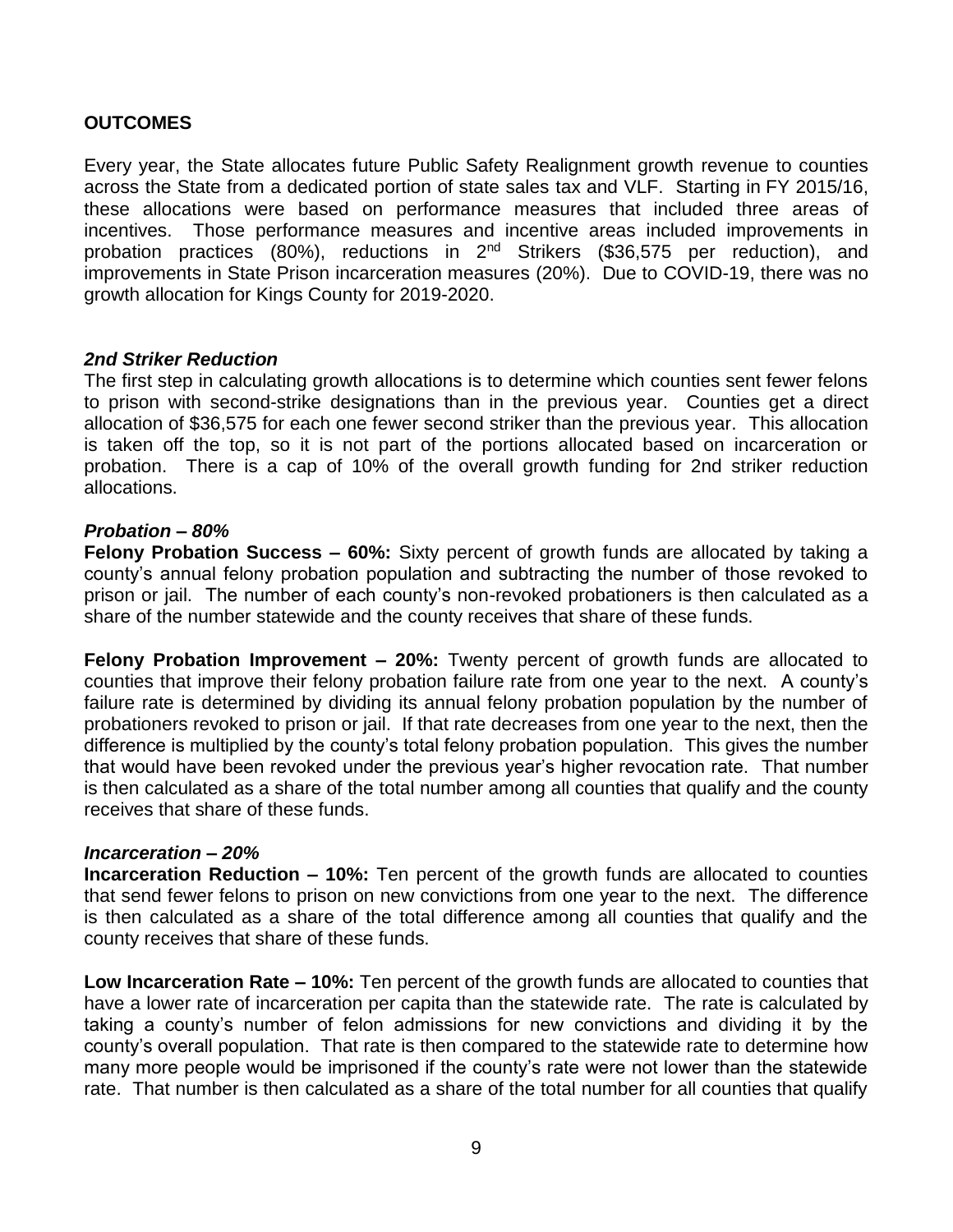and the county receives that share of these funds. The California State Association of Counties (CSAC) provided an update on September 27, 2021 detailing the description of growth allocation. See table below.

| 2nd Striker Reduction (\$36,575 per) |                                                 |       |       |           |       |               |  |
|--------------------------------------|-------------------------------------------------|-------|-------|-----------|-------|---------------|--|
|                                      | 2nd Strikers -<br>2nd Strikers -<br>2nd striker |       |       |           |       |               |  |
|                                      |                                                 | 2019  | 2018  | Reduction | share | 2nd striker S |  |
| Kings                                |                                                 | 86    | 93    |           | 1.28% | 256,025       |  |
| California                           |                                                 | 8.823 | 8.902 | 545       | 100%  | 19.933.375    |  |

# Kings County's 2020-21 Community Corrections Growth

| <b>Felony Probation Success (60%)</b>     |  |            |                |                  |       |             |
|-------------------------------------------|--|------------|----------------|------------------|-------|-------------|
| 2019 Probation<br>Revoked to<br>Statewide |  |            |                |                  |       |             |
|                                           |  | Popualtion | Jail or Prison | <b>Successes</b> | Share |             |
| Kings                                     |  | 1,202      | 125            | 1.077            | 0.43% | 539,834     |
| California                                |  | 262,483    | 14.741         | 247.742          | 100%  | 124,235,775 |

|            | <b>Felony Probation Improvement (20%)</b> |                      |                    |                                                       |                    |  |            |
|------------|-------------------------------------------|----------------------|--------------------|-------------------------------------------------------|--------------------|--|------------|
|            | 2019 Failure<br>Rate                      | 2018 Failure<br>Rate | <b>Improvement</b> | # of Probationers<br>Improvement<br><b>Represents</b> | Statewide<br>Share |  |            |
| Kings      | 10.40%                                    | 10.39%               | 0.00%              | ۰                                                     | $0.00\%$ S         |  |            |
| California | 5.62%                                     | 5.49%                | 0.00%              | 534                                                   | 100%               |  | 41,411,925 |

| <b>Incarceration Reduction (10%)</b> |                                         |                                       |                                                    |                            |                    |            |
|--------------------------------------|-----------------------------------------|---------------------------------------|----------------------------------------------------|----------------------------|--------------------|------------|
|                                      | Incarcerated<br>from County -  <br>2019 | Incarcerated<br>from County -<br>2018 | Incarcerated<br>from County -<br><b>Difference</b> | Incarceration<br>Reduction | Statewide<br>Share |            |
| Kings                                | 366                                     | 334                                   | 9.58%                                              | $\overline{\phantom{a}}$   | $0.00\%$ \$        |            |
| California                           | 34,501                                  | 35,405                                | $-2.55%$                                           | 1,582                      | 100%               | 20,705,963 |

| Low Incarceration Rate (10%) |            |                      |                   |                          |            |            |
|------------------------------|------------|----------------------|-------------------|--------------------------|------------|------------|
|                              | County     | <b>Incarceration</b> | <b>Rate Below</b> | <b>Prisoners Fewer</b>   | Statewide  |            |
|                              | Population | Rate - 2019          | Statewide         | <b>Because Lower</b>     | Share      |            |
| Kings                        | 152.762    | 0.24%                | 0.00%             | $\overline{\phantom{0}}$ | $0.00\%$ S |            |
| California                   | 39.605.361 | 0.09%                |                   | 5.442                    | 100%       | 20,705,963 |

| <b>Total</b>                  |            |            |                 |  |  |  |
|-------------------------------|------------|------------|-----------------|--|--|--|
|                               |            | Statewide  |                 |  |  |  |
|                               |            | Share      | Total Growth \$ |  |  |  |
|                               |            | $0.3506\%$ | 795,859         |  |  |  |
| Wednesday, September 22, 2021 | California | 100.00%    | 226,993,000     |  |  |  |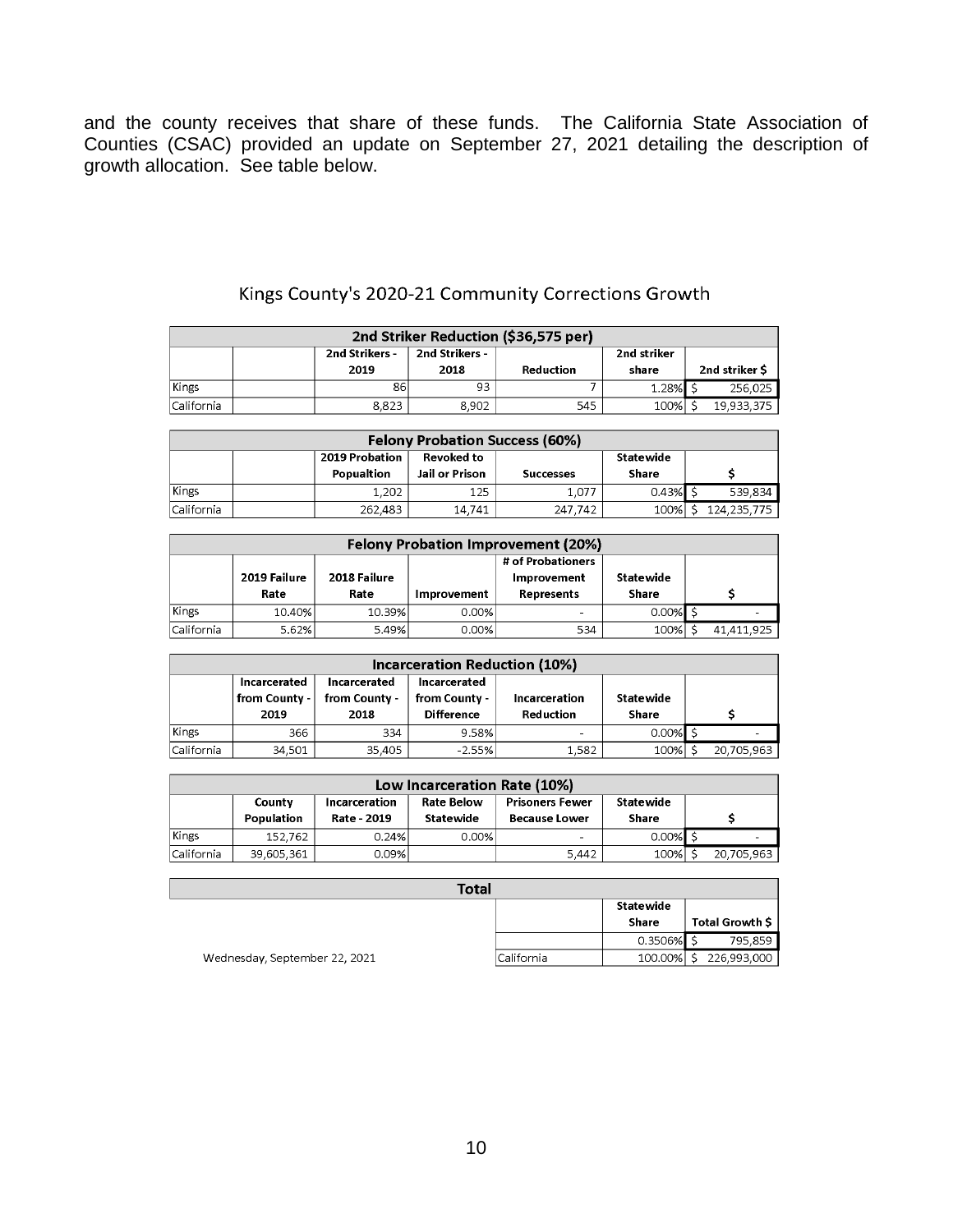# *Goals*

1) Implement a non-monetary, risk-based alternative to incarceration for pre-trial offenders to alleviate jail overcrowding. Through an application and RFP process for a grant provided by the Judicial Council of California, the Kings County Superior Court and the Kings County Probation Department, along with the Sheriff, District Attorney and Contract Defense Attorney Coordinator, worked collaboratively to develop a pretrial pilot program. As a result of the process, the Superior Court received grant funding for the pilot program. The Probation Department, through funding of the grant, will provide pretrial services seven days a week from 0700 to 1800 hours and 2300 to 0700 hours. The program will be staffed with one (1) full-time Deputy Probation Officer III, three (3) full-time Probation Aides, and one (1) full-time Electronic Monitoring Technician with oversight by a Deputy Chief Probation Officer in cooperation with the Kings County Court Executive Officer.

The pretrial pilot program will safely reduce the number of low to medium risk incarcerated offenders pending Court, where bail is the only obstacle to pre-trial release. As a result of implementing the Pretrial Pilot Program, as of October 21, 2021, there are a total of 139 inmates who have been released to the program from the Kings County Jail. Of the 139 clients on the program, 50 are being supervised on Pretrial and 89 are being supervised on GPS monitoring while on Pretrial.

Overall, between the operation of the Pretrial Pilot Program and the department's Electronic Monitoring Program, we have been able to remove 203 inmates from the Kings County Jail and safely supervise and monitor them in the community.

2) Continued collaboration with the Job Training Office to provide empirically based rehabilitative interventions for PRCS offenders.

Collaboration is an ongoing effort between all stakeholders.

### *Measures*

1) Continue Probation's efforts in measuring outcomes and recidivism levels for PRCS offenders. Staff is continuing its data tracking efforts. Probation continues exploring an updated and much needed case management system to increase the County's ability to track recidivism rates and outcomes. The Department's current case management system is 12 years old and ineffective.

2) Number of offenders sentenced to alternative sentencing and probation programs.

In FY **2020-2021,** there were **524** offenders that participated in the GPS Monitoring Program. There were **486** participants that completed the program making the successful completion rate of **93%.** The average daily population for the program was **63.**

3) Number of offenders sent to State Prison and Local Custody.